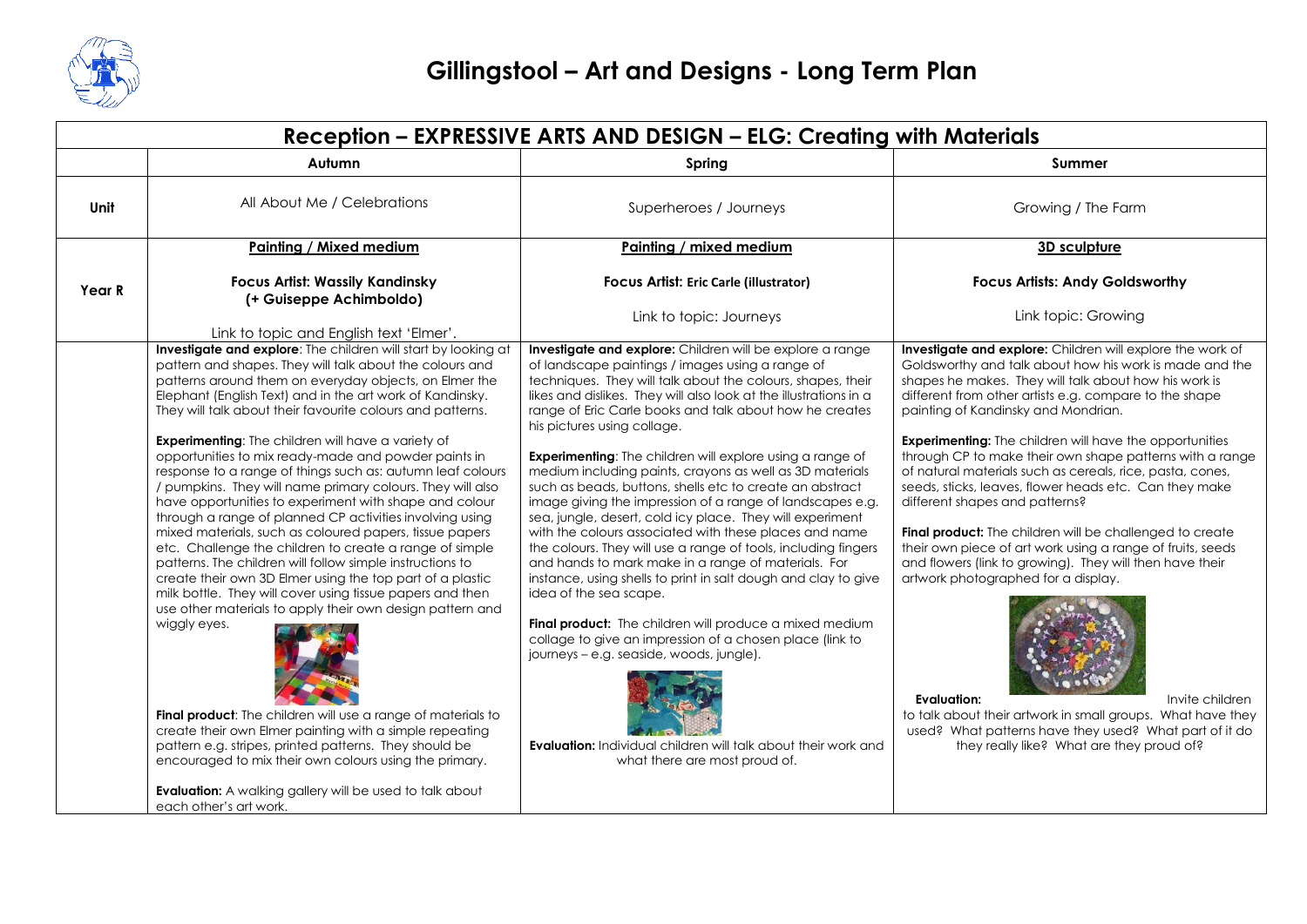

|             |  | Autumn                                                                                                                                                                                                                                                                                                                                                                                                                                                                                                                                                                                                                                                                                                                                                                                                                                                                                                                                                                                                                                                                                                                                                                                    | <b>Spring</b>                                                                                                                                                                                                                                                                                                                                                                                                                                                                                                                                                                                                                                                                                                                                                                                                                                                                                                                                                                                                                                                                                                                                                                    | <b>Summer</b>                                                                                                                                                                                                                                                                                                                                                                                                                                                                                                                                                                                                                                                                                                                                                                                                                                                                                                                                                                                                                                                                                                                                                                                                                                                                                                                                                  |
|-------------|--|-------------------------------------------------------------------------------------------------------------------------------------------------------------------------------------------------------------------------------------------------------------------------------------------------------------------------------------------------------------------------------------------------------------------------------------------------------------------------------------------------------------------------------------------------------------------------------------------------------------------------------------------------------------------------------------------------------------------------------------------------------------------------------------------------------------------------------------------------------------------------------------------------------------------------------------------------------------------------------------------------------------------------------------------------------------------------------------------------------------------------------------------------------------------------------------------|----------------------------------------------------------------------------------------------------------------------------------------------------------------------------------------------------------------------------------------------------------------------------------------------------------------------------------------------------------------------------------------------------------------------------------------------------------------------------------------------------------------------------------------------------------------------------------------------------------------------------------------------------------------------------------------------------------------------------------------------------------------------------------------------------------------------------------------------------------------------------------------------------------------------------------------------------------------------------------------------------------------------------------------------------------------------------------------------------------------------------------------------------------------------------------|----------------------------------------------------------------------------------------------------------------------------------------------------------------------------------------------------------------------------------------------------------------------------------------------------------------------------------------------------------------------------------------------------------------------------------------------------------------------------------------------------------------------------------------------------------------------------------------------------------------------------------------------------------------------------------------------------------------------------------------------------------------------------------------------------------------------------------------------------------------------------------------------------------------------------------------------------------------------------------------------------------------------------------------------------------------------------------------------------------------------------------------------------------------------------------------------------------------------------------------------------------------------------------------------------------------------------------------------------------------|
| Unit        |  | Thornbury/Cardiff                                                                                                                                                                                                                                                                                                                                                                                                                                                                                                                                                                                                                                                                                                                                                                                                                                                                                                                                                                                                                                                                                                                                                                         | Pioneers                                                                                                                                                                                                                                                                                                                                                                                                                                                                                                                                                                                                                                                                                                                                                                                                                                                                                                                                                                                                                                                                                                                                                                         | Pirates                                                                                                                                                                                                                                                                                                                                                                                                                                                                                                                                                                                                                                                                                                                                                                                                                                                                                                                                                                                                                                                                                                                                                                                                                                                                                                                                                        |
|             |  | <b>Drawing and Painting</b>                                                                                                                                                                                                                                                                                                                                                                                                                                                                                                                                                                                                                                                                                                                                                                                                                                                                                                                                                                                                                                                                                                                                                               | <b>Printing and Textiles</b>                                                                                                                                                                                                                                                                                                                                                                                                                                                                                                                                                                                                                                                                                                                                                                                                                                                                                                                                                                                                                                                                                                                                                     | <b>Drawing</b>                                                                                                                                                                                                                                                                                                                                                                                                                                                                                                                                                                                                                                                                                                                                                                                                                                                                                                                                                                                                                                                                                                                                                                                                                                                                                                                                                 |
| Year<br>1/2 |  | <b>Focus Artist: Vincent Van Gogh</b><br>Link to Science: Habitats and Living Things                                                                                                                                                                                                                                                                                                                                                                                                                                                                                                                                                                                                                                                                                                                                                                                                                                                                                                                                                                                                                                                                                                      | <b>Focus Artist: William Morris</b><br>Link to Science: Plants                                                                                                                                                                                                                                                                                                                                                                                                                                                                                                                                                                                                                                                                                                                                                                                                                                                                                                                                                                                                                                                                                                                   | Focus Artists: Leonardo da Vinci, Henri Matisse,<br>Gustav Klimt, Vincent Van Gogh and Andy Warhol.<br>Link to Science: Animals, including humans                                                                                                                                                                                                                                                                                                                                                                                                                                                                                                                                                                                                                                                                                                                                                                                                                                                                                                                                                                                                                                                                                                                                                                                                              |
|             |  | Investigate and explore: The children will start by<br>looking at and discussing Vincent Van Gogh's<br>'Sunflowers' painting. They will explore their likes<br>and dislikes, the colours and techniques used to<br>produce the painting. They will also read the story:<br>'Camille's Sunflowers'.<br>Painting: The children will explore mixing and<br>matching the primary colours to make secondary.<br>They will go on a nature walk and take small cuttings<br>of leaves and flowers - stick in sketch books and<br>colour mix paints to match colours.<br><b>Drawing:</b> The children will explore using sketch<br>pencils to make a detailed sketch of a range of<br>flower heads eg. daisy, sunflower<br>Final product: The children will work towards drawing<br>and then painting their own flower picture in the<br>style of Van Gogh's 'Sunflowers' painting. They will<br>be able to choose from a range of real flowers to<br>draw and paint. They produce an A3 painting which<br>will then be mounted for display, along with photos<br>of children painting their pictures<br><b>Evaluation:</b> A walking gallery will be used to talk<br>about each other's art work. | Investigate and explore: Children will be exploring<br>plants in Science and this will be inspiration for<br>looking at plants and flowers in art work. The<br>children will explore the work of William Morris. They<br>will learn that his work is produced in a different way<br>to Van Gogh's. It is printed and used to create<br>designs for home furnishings. They will explore<br>patterns and how they are repeated as well as<br>symmetry.<br>vinkl.co.uk/resource/81/60/t-ad-820-ks2-ages-7-11-art-<br>ion_ver_1.mp4? token<br><b>Printing:</b> Children will explore how to make simple<br>printing blocks using card, foam and string. They will<br>experiment with overlapping to build a more<br>detailed design. They will use stencils to add extra<br>detail. This will be in sketchbooks.<br>Final product: The children will print a repeating or<br>symmetrical pattern onto fabric and will embellish<br>their design using beads or sequins.<br><b>Evaluation:</b> Individual children will talk about their<br>work and what there are most proud of. They will go<br>on to consider any changes they would make to<br>improve their work if they could. | Investigate and explore: Children will be exploring<br>the human body in Science and will know the<br>features of their face. They will start by exploring<br>their own face in detail by looking at themselves in a<br>mirror and describing themselves to a partner. They<br>will then go on to look at a collection of self-portraits<br>by a range of artists. Which do they like the most -<br>why? Do they all add the detail we have described<br>to our partners? Why / why not?<br>Explore how self-portraits can be produced in<br>different ways. Can the children produce<br>their own self-portrait using coloured paper<br>squares, with pebbles, rice, pasta etc?<br><b>Drawing:</b> The children will be shown how to draw<br>eyes, ears, noses and mouths in detail on a 2x2 grid<br>in sketch books. Use sketch pencils to explore.<br>They will then be shown how to use a simple folded<br>grid of paper to find correct proportions for drawing<br>a face. They can have a go at drawing themselves.<br>Show them how to draw hairline accurately.<br>Final product: The children will sketch and use chalk<br>pastels to draw a self-portrait.<br><b>Evaluation:</b> Keep the artist of each drawing a secret.<br>Use the walking gallery to guess who each self-<br>portrait is. How did you know? - What detail helps<br>you to guess? |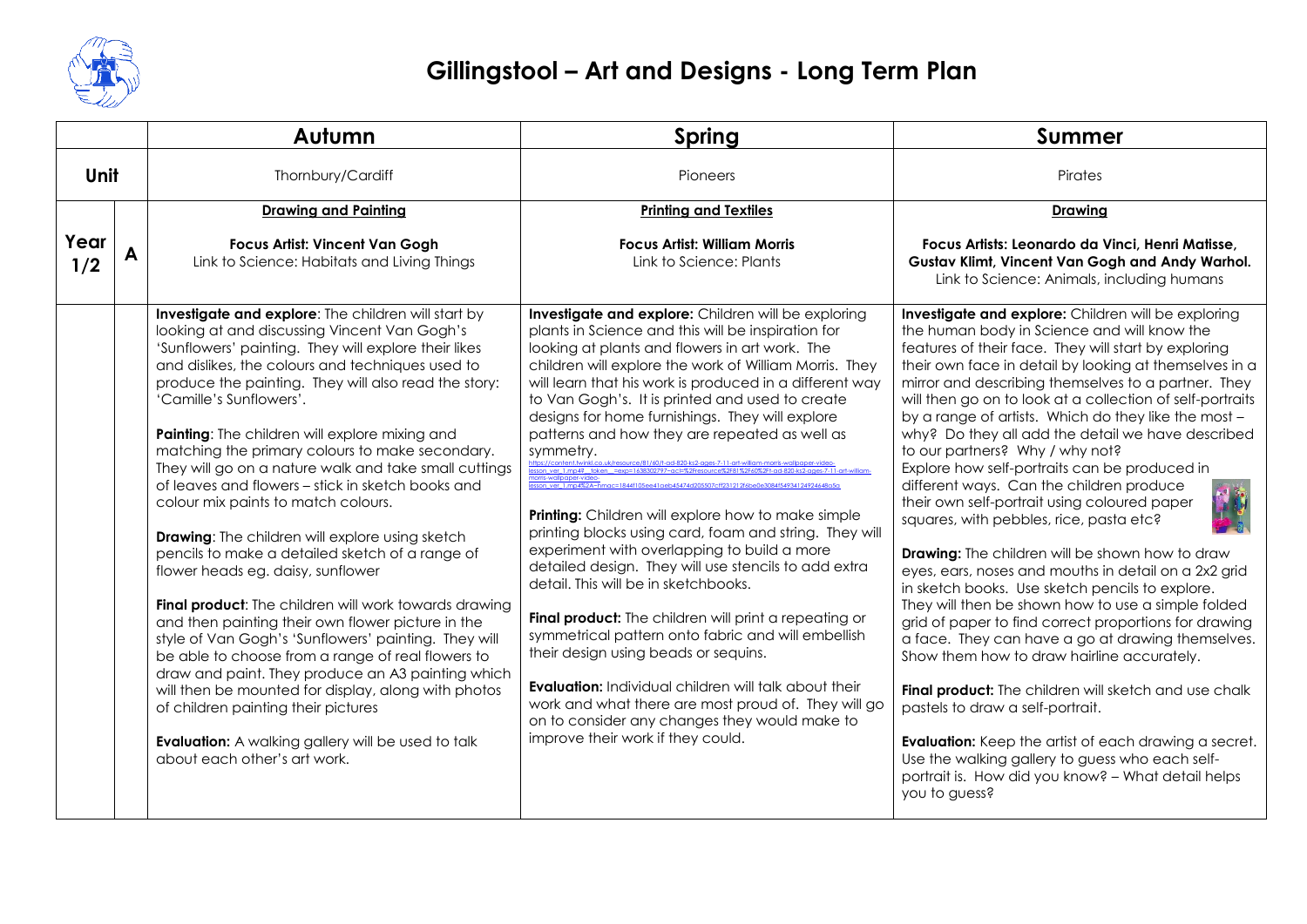

|             |              | Autumn                                                                                                                                                                                                                                                                                                                                                                                                                                                                                                                                                                                                                                                                                                                                                                                                                                                                                                                                                                                                                                                                                                                                                                                                                                                                                                                                                                                                                                                                                                                                                                                                       | <b>Spring</b>                                                                                                                                                                                                                                                                                                                                                                                                                                                                                                                                                                                                                                                                                                                                                                                                                                                                                                                                                                                                                                                                                                                                                                                                                                                                                                            | <b>Summer</b>                                                                                                                                                                                                                                                                                                                                                                                                                                                                                                                                                                                                                                                                                                                                                                                                                                                                                                                                                                                                                                                                                                                                                                                                                                                                       |
|-------------|--------------|--------------------------------------------------------------------------------------------------------------------------------------------------------------------------------------------------------------------------------------------------------------------------------------------------------------------------------------------------------------------------------------------------------------------------------------------------------------------------------------------------------------------------------------------------------------------------------------------------------------------------------------------------------------------------------------------------------------------------------------------------------------------------------------------------------------------------------------------------------------------------------------------------------------------------------------------------------------------------------------------------------------------------------------------------------------------------------------------------------------------------------------------------------------------------------------------------------------------------------------------------------------------------------------------------------------------------------------------------------------------------------------------------------------------------------------------------------------------------------------------------------------------------------------------------------------------------------------------------------------|--------------------------------------------------------------------------------------------------------------------------------------------------------------------------------------------------------------------------------------------------------------------------------------------------------------------------------------------------------------------------------------------------------------------------------------------------------------------------------------------------------------------------------------------------------------------------------------------------------------------------------------------------------------------------------------------------------------------------------------------------------------------------------------------------------------------------------------------------------------------------------------------------------------------------------------------------------------------------------------------------------------------------------------------------------------------------------------------------------------------------------------------------------------------------------------------------------------------------------------------------------------------------------------------------------------------------|-------------------------------------------------------------------------------------------------------------------------------------------------------------------------------------------------------------------------------------------------------------------------------------------------------------------------------------------------------------------------------------------------------------------------------------------------------------------------------------------------------------------------------------------------------------------------------------------------------------------------------------------------------------------------------------------------------------------------------------------------------------------------------------------------------------------------------------------------------------------------------------------------------------------------------------------------------------------------------------------------------------------------------------------------------------------------------------------------------------------------------------------------------------------------------------------------------------------------------------------------------------------------------------|
| Unit        |              | Weather around the World                                                                                                                                                                                                                                                                                                                                                                                                                                                                                                                                                                                                                                                                                                                                                                                                                                                                                                                                                                                                                                                                                                                                                                                                                                                                                                                                                                                                                                                                                                                                                                                     | Flight                                                                                                                                                                                                                                                                                                                                                                                                                                                                                                                                                                                                                                                                                                                                                                                                                                                                                                                                                                                                                                                                                                                                                                                                                                                                                                                   | Castles                                                                                                                                                                                                                                                                                                                                                                                                                                                                                                                                                                                                                                                                                                                                                                                                                                                                                                                                                                                                                                                                                                                                                                                                                                                                             |
|             |              | <b>Painting and Textiles</b>                                                                                                                                                                                                                                                                                                                                                                                                                                                                                                                                                                                                                                                                                                                                                                                                                                                                                                                                                                                                                                                                                                                                                                                                                                                                                                                                                                                                                                                                                                                                                                                 | Painting                                                                                                                                                                                                                                                                                                                                                                                                                                                                                                                                                                                                                                                                                                                                                                                                                                                                                                                                                                                                                                                                                                                                                                                                                                                                                                                 | 3D Sculpture: clay                                                                                                                                                                                                                                                                                                                                                                                                                                                                                                                                                                                                                                                                                                                                                                                                                                                                                                                                                                                                                                                                                                                                                                                                                                                                  |
| Year<br>1/2 | $\mathbf{B}$ | Focus Artists: The 'Paisley' Weavers, a collection of<br>weavings from around the world<br>Link to Geography: Weather / climates                                                                                                                                                                                                                                                                                                                                                                                                                                                                                                                                                                                                                                                                                                                                                                                                                                                                                                                                                                                                                                                                                                                                                                                                                                                                                                                                                                                                                                                                             | <b>Focus Artist: Claude Monet</b><br>Link to Geography: Flight (views and landscapes)                                                                                                                                                                                                                                                                                                                                                                                                                                                                                                                                                                                                                                                                                                                                                                                                                                                                                                                                                                                                                                                                                                                                                                                                                                    | Focus Artists: Pablo Picasso, plus a range of<br>contemporary clay / porcelain sculptors<br>Link to Science: Environment / Habitats                                                                                                                                                                                                                                                                                                                                                                                                                                                                                                                                                                                                                                                                                                                                                                                                                                                                                                                                                                                                                                                                                                                                                 |
|             |              | Investigate and explore: The children will begin this topic<br>by looking at their clothes through a magnifying glass to<br>gain an insight into how the fabrics are created by<br>weaving. They will explore a range of photos of fabrics<br>and wall hangings that have been woven from around the<br>world. Look at and explore the variety of colours. Go on<br>to look at the 'Paisley' weaving company in Scotland. The<br>children will then go on to explore and make a simple<br>paper weaving.<br>Painting: Children will explore how the primary colours can<br>be mixed to make the secondary, and then will mix colours<br>to create a 'colour wheel'. They will then use blocks of<br>colour mixing to capture a hot or cold environment, and<br>talk about how colour makes them feel.<br><b>Weaving:</b> The children should have opportunities to<br>experience weaving with different materials in pairs or<br>small groups on larger items such as outdoors on a fence.<br>Photograph evidence.<br>Final product: The children will then take inspiration from a<br>photo of a specific environment such as desert, rainforest,<br>Arctic and produce a weaving using mixed medium<br>(fabrics, wool, paper, foils, cellophane etc) to create a<br>weaving to depict this. They may embellish it with simple<br>felt, beads or sequins to add trees, animals etc. The<br>weaving may be created on a simple frame, wheel, paper<br>plate or basket.<br><b>Evaluation:</b> The children will talk in small groups about their<br>weaving and then feedback about their inspiration for it. | Investigate and explore: The children will start by<br>talking about the views you may see from a plane or<br>hot air balloon. What different views may you see<br>as you travel around the world? They will then<br>explore the landscape paintings of Claude Monet<br>and talk about their favourite, likes and dislikes.<br>What techniques and mediums have been used?<br>Painting: Children will have already experienced<br>colour mixing and should now focus on colour<br>matching. The children will have a 'B&Q' paint<br>chart with one colour going from light to dark. They<br>will stick this in sketchbooks and then aim to colour<br>match and create their own to match in paints.<br>They will then go on to explore how to use a range<br>of painting techniques using a variety of brush<br>stokes, finger printing, sponges, forks etc to produce<br>marks to give the impression of grass, flowers and<br>water – in style of Monet.<br>Final product: The children will use a range of<br>painting techniques to create their own A4<br>landscape painting in the style of Monet.<br><b>Evaluation:</b> Individual children will talk about their<br>work and say what they are most proud of. They will<br>go on to consider any changes they would make to<br>improve their work if they could. | Investigate and explore: The children will start by<br>looking at a collection of pots and containers made<br>by Pablo Picasso and a range of contemporary<br>sculptors. What do you think inspired their art work?<br>E.g. flowers, the sea, animals etc. Children will have<br>the opportunity to use playdough or modelling clay<br>to make their own piece of artwork in response to a<br>piece of music (this maybe based on the sea or<br>beach).<br><b>Modelling:</b> Children should have opportunities to use<br>playdough or salt dough to explore a range of ways<br>to make a relief print using a range of materials both<br>man-made and natural, such as shells, bark, fir<br>cones.<br>Science Link: The children should be encouraged to<br>talk about the materials they are using and talk<br>about how the material can be twisted, bended,<br>squashed etc and will hold a shape.<br>Final product: The children will be able to take<br>inspiration from their favourite place (sea, beach,<br>woods, park etc) and will make either a pinch or coil<br>pot and decorate using a range of tools and relief<br>prints.<br>Evaluation: Use a walking gallery to talk about each<br>pot and guess the inspiration for it. What clues are<br>there to help guess? |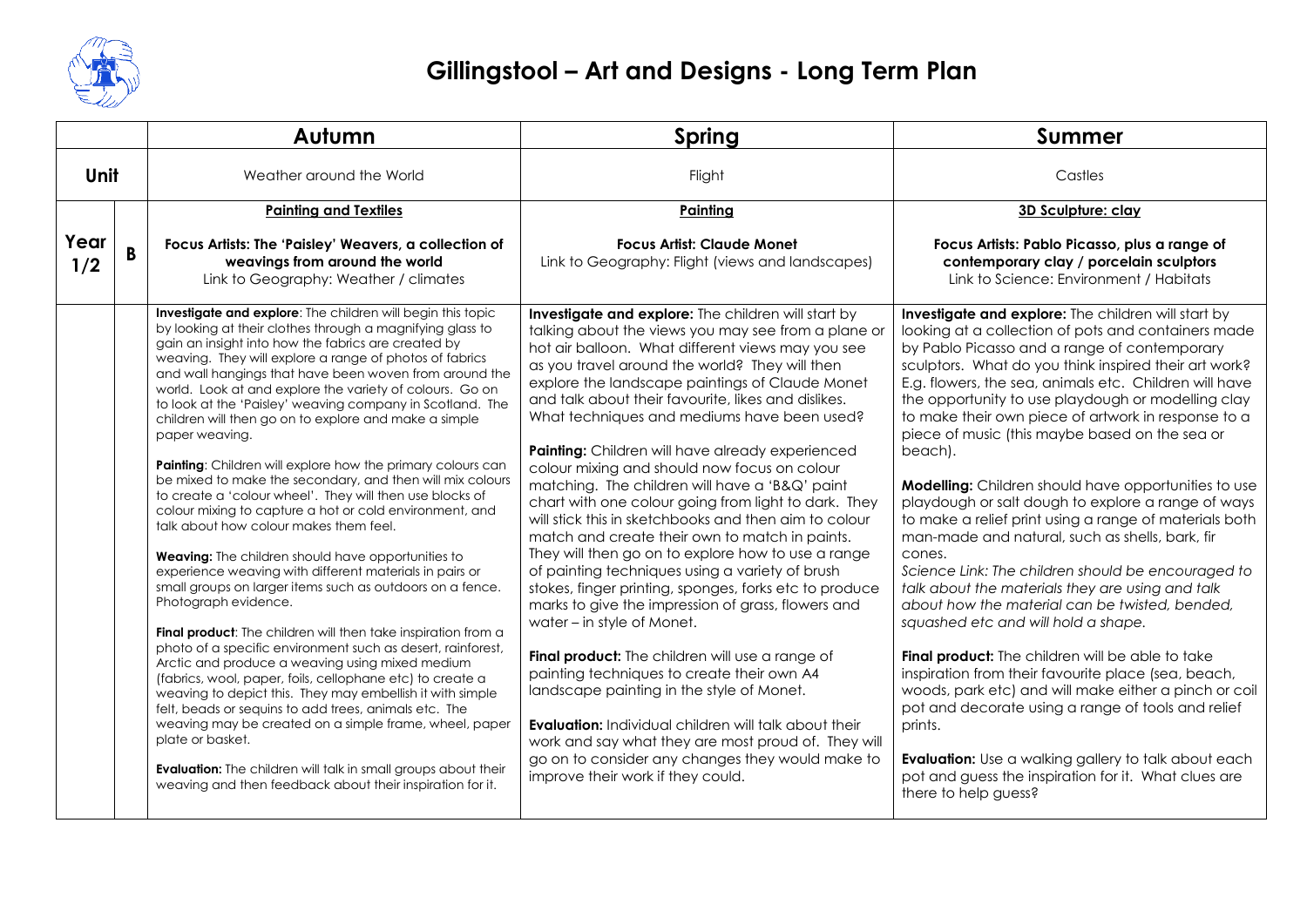

|             |  | Autumn                                                                                                                                                                                                                                                                                                                                                                                                                                                                                                                                                                                                                                                                                                                                                                                                                                                                                                                                                                                                                                                                                                                                                                                                                                                                                                                                                                                                                                                                                                                                                                                                                                                                                                                                                                                                           | Spring                                                                                                                                                                                                                                                                                                                                                                                                                                                                                                                                                                                                                                                                                                                                                                                                                                                                                                                                                                                                                                                                                                                                                                                                                                                                                                                                                        | <b>Summer</b>                                                                                                                                                                                                                                                                                                                                                                                                                                                                                                                                                                                                                                                                                                                                                                                                                                                                                                                                                                                                                                                                                                                                                                                                                                                |
|-------------|--|------------------------------------------------------------------------------------------------------------------------------------------------------------------------------------------------------------------------------------------------------------------------------------------------------------------------------------------------------------------------------------------------------------------------------------------------------------------------------------------------------------------------------------------------------------------------------------------------------------------------------------------------------------------------------------------------------------------------------------------------------------------------------------------------------------------------------------------------------------------------------------------------------------------------------------------------------------------------------------------------------------------------------------------------------------------------------------------------------------------------------------------------------------------------------------------------------------------------------------------------------------------------------------------------------------------------------------------------------------------------------------------------------------------------------------------------------------------------------------------------------------------------------------------------------------------------------------------------------------------------------------------------------------------------------------------------------------------------------------------------------------------------------------------------------------------|---------------------------------------------------------------------------------------------------------------------------------------------------------------------------------------------------------------------------------------------------------------------------------------------------------------------------------------------------------------------------------------------------------------------------------------------------------------------------------------------------------------------------------------------------------------------------------------------------------------------------------------------------------------------------------------------------------------------------------------------------------------------------------------------------------------------------------------------------------------------------------------------------------------------------------------------------------------------------------------------------------------------------------------------------------------------------------------------------------------------------------------------------------------------------------------------------------------------------------------------------------------------------------------------------------------------------------------------------------------|--------------------------------------------------------------------------------------------------------------------------------------------------------------------------------------------------------------------------------------------------------------------------------------------------------------------------------------------------------------------------------------------------------------------------------------------------------------------------------------------------------------------------------------------------------------------------------------------------------------------------------------------------------------------------------------------------------------------------------------------------------------------------------------------------------------------------------------------------------------------------------------------------------------------------------------------------------------------------------------------------------------------------------------------------------------------------------------------------------------------------------------------------------------------------------------------------------------------------------------------------------------|
| <b>Unit</b> |  | <b>Disasters</b>                                                                                                                                                                                                                                                                                                                                                                                                                                                                                                                                                                                                                                                                                                                                                                                                                                                                                                                                                                                                                                                                                                                                                                                                                                                                                                                                                                                                                                                                                                                                                                                                                                                                                                                                                                                                 | WW2 in Thornbury and Bristol                                                                                                                                                                                                                                                                                                                                                                                                                                                                                                                                                                                                                                                                                                                                                                                                                                                                                                                                                                                                                                                                                                                                                                                                                                                                                                                                  | Stone Age - Iron Age                                                                                                                                                                                                                                                                                                                                                                                                                                                                                                                                                                                                                                                                                                                                                                                                                                                                                                                                                                                                                                                                                                                                                                                                                                         |
| Year<br>3/4 |  | <b>Painting and Printing</b><br><b>Focus Artist: Hokusai</b><br>Link to Geography: Disasters                                                                                                                                                                                                                                                                                                                                                                                                                                                                                                                                                                                                                                                                                                                                                                                                                                                                                                                                                                                                                                                                                                                                                                                                                                                                                                                                                                                                                                                                                                                                                                                                                                                                                                                     | <b>Drawing</b><br>Focus Artwork: A range of WW2 posters asking for<br>the support of women during the war<br>Link to History: WW2                                                                                                                                                                                                                                                                                                                                                                                                                                                                                                                                                                                                                                                                                                                                                                                                                                                                                                                                                                                                                                                                                                                                                                                                                             | 3D form and sculpture<br><b>Focus Artists: Pre-historic art</b><br>Link to History: Stone Age - Iron Age                                                                                                                                                                                                                                                                                                                                                                                                                                                                                                                                                                                                                                                                                                                                                                                                                                                                                                                                                                                                                                                                                                                                                     |
|             |  | Investigate and explore: The children will begin this topic<br>by exploring the paintings of Mount Fuji by the Japanese<br>artist Hokusai. They will explore how the paintings have<br>been created using painting and wood block printing, and<br>the effect of the seasons and weather on different<br>paintings. They will talk about how he has captured mood<br>and movement in his paintings. They will also learn facts<br>about Hokusai himself.<br>https://kids.kiddle.co/Katsushika Hokusai<br>Painting: Children will have learned about tsunamis and will<br>focus on the power and movement of the sea (also<br>depicted in many of Hokusai's paintings). They will use a<br>range of water colour, ready mix and acrylic paints to<br>experiment in creating a variety of images of the sea to<br>show mood and movement, using a range of brushes and<br>mark-making tools. They may divide a sketch book page<br>into a grid of 4 or 6 to experiment with this.<br>Printing: The children have previous knowledge of how to<br>make a simple printing block and stencil. They should<br>develop these skills further experimenting with building and<br>layering images using foam and block printing techniques.<br>Final product: The children will select their favourite image<br>of Mount Fuji and recreate their own piece of artwork using<br>a range of printing techniques in acrylic. This should be<br>displayed with a range of photos of the children working<br>through the processes and also with facts about Hokusai.<br><b>Evaluation:</b> The children will work with the teacher to<br>mount their artwork and create a display. They will talk<br>about the skills they have learnt and applied and the<br>mood they captured in their art work. What are they<br>proud of? | Investigate and explore: The children will start by exploring<br>a range of posters asking for the support of women during<br>WW2. E.g.<br>They will talk about the features of a good poster - the<br>clear heading / slogan, woman at the forefront of poster,<br>the planes and sun give the poster perspective and make<br>it seem 'alive'.<br><b>Drawing:</b> The main skills will focus on teaching the children<br>how to draw to show dimension and perspective. They will<br>be shown how to draw a variety of simple shapes such as<br>cubes, cuboids and pyramids using parallel lines. They will<br>then experiment with turning a simple cuboid into a<br>building. They will use a centre point to position lines so<br>they appear to be in the distance (as in advert with the<br>sun) and use of size (as in advert with planes).<br>Final product: The children have talked about other jobs of<br>women during the war:<br>https://www.tes.com/teaching-resource/role-of-women-in-wwii-<br>6089740<br>They will design and create their own poster using sketch<br>and coloured pencils.<br><b>Evaluation:</b> Individual children will talk about their work and<br>talk about what they are most proud of. They will self-<br>evaluate their poster against the design criteria and<br>suggest ways they could improve it in the future. | Investigate and explore: The children will start by exploring<br>images of cave art around the world. They will talk about<br>how they think it has been created - how were the 'paints<br>/ inks' made? What do they think the purpose and<br>meanings of these were? They will also explore how simple<br>pots were carved from stone and formed from clay. They<br>may look at how many art work, including Aboriginal may<br>have told a story.<br>Trialling: Children will have opportunities to experiment with<br>mark making on stones and pebbles using chalks and<br>charcoals to illustrate a story - it can be fixed using varnish.<br>They will experiment with creating their own colour dye<br>using plants, vegetables and fruits (link to school<br>garden) and will produce patterns and images using these<br>on fabrics.<br>Final product: The children will create their own coil or slab<br>pot and decorate it using relief prints and patterns. They<br>will then paint / glaze and seal it using a clear spray fix.<br><b>Evaluation:</b> Create a 'cave gallery' in group room or<br>corridor displaying all creations and invite other classes<br>and parents in to the gallery. What feedback do you have<br>from your visitors? |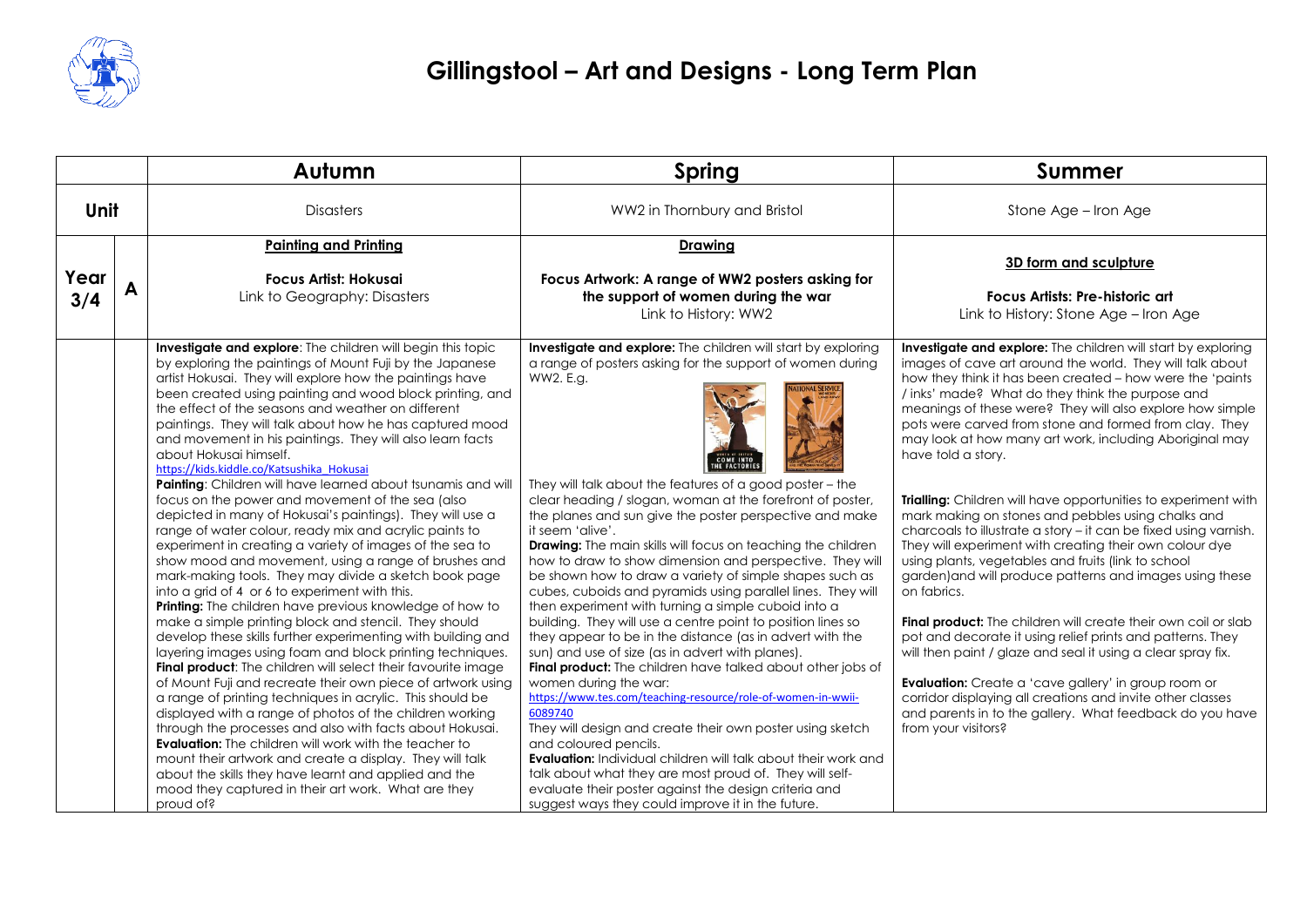

|             |  | Autumn                                                                                                                                                                                                                                                                                                                                                                                                                                                                                                                                                                                                                                                                                                                                                                                                                                                   | <b>Spring</b>                                                                                                                                                                                                                                                                                                                                                                                                                                                                                                                                                                                                                                                                                                                                                                                                                                        | Summer                                                                                                                                                                                                                                                                                                                                                                                                                                                                                                                                                                                                                                                                                                                                                                                                                                                                                                                                                                |
|-------------|--|----------------------------------------------------------------------------------------------------------------------------------------------------------------------------------------------------------------------------------------------------------------------------------------------------------------------------------------------------------------------------------------------------------------------------------------------------------------------------------------------------------------------------------------------------------------------------------------------------------------------------------------------------------------------------------------------------------------------------------------------------------------------------------------------------------------------------------------------------------|------------------------------------------------------------------------------------------------------------------------------------------------------------------------------------------------------------------------------------------------------------------------------------------------------------------------------------------------------------------------------------------------------------------------------------------------------------------------------------------------------------------------------------------------------------------------------------------------------------------------------------------------------------------------------------------------------------------------------------------------------------------------------------------------------------------------------------------------------|-----------------------------------------------------------------------------------------------------------------------------------------------------------------------------------------------------------------------------------------------------------------------------------------------------------------------------------------------------------------------------------------------------------------------------------------------------------------------------------------------------------------------------------------------------------------------------------------------------------------------------------------------------------------------------------------------------------------------------------------------------------------------------------------------------------------------------------------------------------------------------------------------------------------------------------------------------------------------|
| Unit        |  | Greece / Crete                                                                                                                                                                                                                                                                                                                                                                                                                                                                                                                                                                                                                                                                                                                                                                                                                                           | Romans / Invader and Settlers                                                                                                                                                                                                                                                                                                                                                                                                                                                                                                                                                                                                                                                                                                                                                                                                                        | A Journey Down The Nile                                                                                                                                                                                                                                                                                                                                                                                                                                                                                                                                                                                                                                                                                                                                                                                                                                                                                                                                               |
| Year<br>3/4 |  | <b>Pattern and Sculpture</b><br><b>Focus Artwork: Greek Architecture</b><br>Link to History: Greece<br>Investigate and explore: The children will begin this<br>topic by looking at famous Ancient Greek buildings<br>and will discuss the symmetry and geometrical<br>patterns used. They will discuss how it may have<br>been built.<br><b>Drawing:</b> Children will experiment with drawing and<br>creating their own geometric patterns using black<br>ink / pens.<br><b>Designing:</b> Children will work in small groups to<br>design their own model of a Greek Temple - paying<br>attention to symmetry and geometrical patterns.<br>Final product: The children will work in small groups<br>to create their 3D free standing model of a Greek<br>Temple using a range of materials such as<br>cardboard, tubes, mod-roc. These should be then | <b>Drawing and Painting</b><br><b>Focus Artist: Steven Brown</b><br>Link to Science: Animals including humans<br>Investigate and explore: The children will start by exploring<br>the paintings of Steven Brown e.g.<br>They will talk about the use of complimentary and<br>contrasting colours on the mood and theme of the<br>paintings. What do they think Steven's inspiration is? They<br>will find out facts about the life of the artist.<br>Painting: The children will already be familiar with the<br>primary and secondary colours and the colour wheel.<br>They will now move on to explore contrasting colours. They<br>may produce a simple colour wheel chart of their own to<br>experiment with this concept. They should experiment with<br>different ways to make brush stokes e.g. dot, fine, thick,<br>thick to thin marks etc. | <b>Texture and painting</b><br>Focus Artwork: Ancient Egyptian papyrus paintings<br>Link to History: A Journey Down The Nile<br>Investigate and explore: The children will watch a<br>film clip showing the inside of an Egyptian tomb.<br>They will talk about the artwork and pattern. How do<br>they think it was created? They will look at the use<br>of hieroglyphics. Explore the paintings of the<br>gods/goddesses. What is used to show their<br>importance and power? (Colours / dress / jewellery<br>etc). Look at the symbolism of these in art work.<br><b>Drawing:</b> Children will have opportunities to<br>experiment drawing gods and goddesses in this<br>style. They may go onto paint them in sketch books.<br><b>Create:</b> Children will follow instructions to make their<br>own version of papyrus paper. Dried flowers / seed<br>heads maybe added to this mix.<br>https://www.twinkl.co.uk/resource/t2-h-5707-papyrus-craft-<br>activity |
|             |  | be decorated appropriately.<br><b>Evaluation:</b> The children will work in their group to<br>evaluate their model. How easy was it to use the<br>chosen materials? How sturdy is it? How has it been<br>decorated? What improvements could be made?                                                                                                                                                                                                                                                                                                                                                                                                                                                                                                                                                                                                     | Final product: The children select a simple photo from a<br>collection of animals of 'Mother and baby'. They will<br>explore how to make a simple sketch - they should trial a<br>few in their sketch book. They will then chose one to draw<br>on a larger scale and produce a painting using colour in<br>the style of Steven Brown.<br><b>Evaluation:</b> A walking gallery will be used to critically<br>analysis the work of themselves and others. What<br>techniques have been used / how has the colour been<br>used / what mood has been created?                                                                                                                                                                                                                                                                                           | Final product: The children will paint their own god<br>or goddess in acrylic paints on the papyrus paper.<br><b>Evaluation:</b> The children will discuss their painting<br>and talk about what effects / drawings they have<br>used to show the power of their god.                                                                                                                                                                                                                                                                                                                                                                                                                                                                                                                                                                                                                                                                                                 |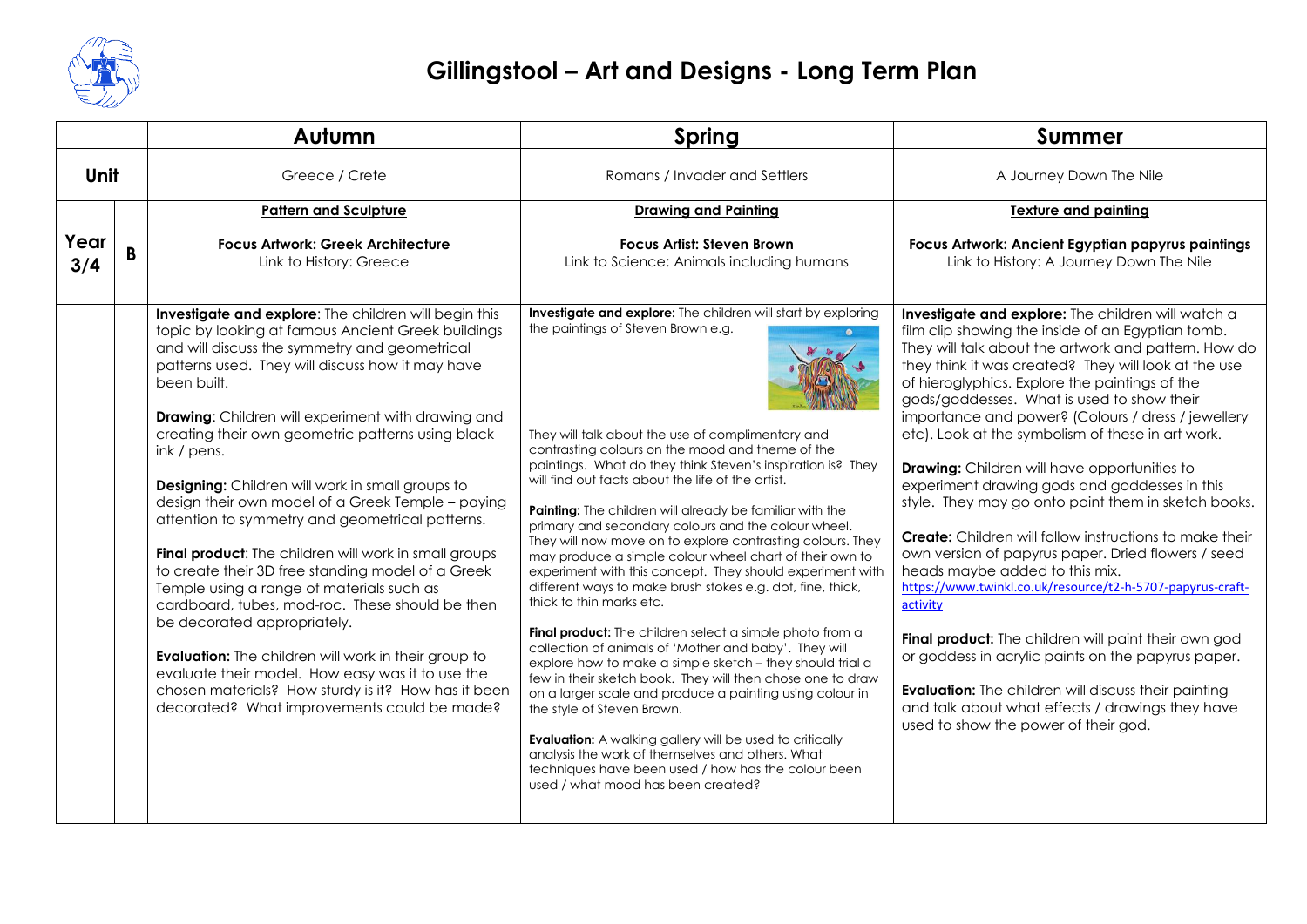

|             |  | Autumn                                                                                                                                                                                                                                                                                                                                                                                                                                                                                                                                                                                                                                                                                                                                                                                                                                                                                                                                                                                                                                                                                                                                                                                                                                                                                                                                  | <b>Spring</b>                                                                                                                                                                                                                                                                                                                                                                                                                                                                                                                                                                                                                                                                                                                                                                                                                                                                                                                                                                                                                                                                                                                                                                                                                                                                                                                                                                                                                                                                                                                                                                                                                                                                                                                                            | <b>Summer</b>                                                                                                                                                                                                                                                                                                                                                                                                                                                                                                                                                                                                                                                                                                                                                                                                                                                                                                                                                                                                                                                                                                                                                                                                                                                                                                                  |
|-------------|--|-----------------------------------------------------------------------------------------------------------------------------------------------------------------------------------------------------------------------------------------------------------------------------------------------------------------------------------------------------------------------------------------------------------------------------------------------------------------------------------------------------------------------------------------------------------------------------------------------------------------------------------------------------------------------------------------------------------------------------------------------------------------------------------------------------------------------------------------------------------------------------------------------------------------------------------------------------------------------------------------------------------------------------------------------------------------------------------------------------------------------------------------------------------------------------------------------------------------------------------------------------------------------------------------------------------------------------------------|----------------------------------------------------------------------------------------------------------------------------------------------------------------------------------------------------------------------------------------------------------------------------------------------------------------------------------------------------------------------------------------------------------------------------------------------------------------------------------------------------------------------------------------------------------------------------------------------------------------------------------------------------------------------------------------------------------------------------------------------------------------------------------------------------------------------------------------------------------------------------------------------------------------------------------------------------------------------------------------------------------------------------------------------------------------------------------------------------------------------------------------------------------------------------------------------------------------------------------------------------------------------------------------------------------------------------------------------------------------------------------------------------------------------------------------------------------------------------------------------------------------------------------------------------------------------------------------------------------------------------------------------------------------------------------------------------------------------------------------------------------|--------------------------------------------------------------------------------------------------------------------------------------------------------------------------------------------------------------------------------------------------------------------------------------------------------------------------------------------------------------------------------------------------------------------------------------------------------------------------------------------------------------------------------------------------------------------------------------------------------------------------------------------------------------------------------------------------------------------------------------------------------------------------------------------------------------------------------------------------------------------------------------------------------------------------------------------------------------------------------------------------------------------------------------------------------------------------------------------------------------------------------------------------------------------------------------------------------------------------------------------------------------------------------------------------------------------------------|
| Unit        |  | Energy                                                                                                                                                                                                                                                                                                                                                                                                                                                                                                                                                                                                                                                                                                                                                                                                                                                                                                                                                                                                                                                                                                                                                                                                                                                                                                                                  | Medicine                                                                                                                                                                                                                                                                                                                                                                                                                                                                                                                                                                                                                                                                                                                                                                                                                                                                                                                                                                                                                                                                                                                                                                                                                                                                                                                                                                                                                                                                                                                                                                                                                                                                                                                                                 | Ancient Greece                                                                                                                                                                                                                                                                                                                                                                                                                                                                                                                                                                                                                                                                                                                                                                                                                                                                                                                                                                                                                                                                                                                                                                                                                                                                                                                 |
|             |  | Print-making                                                                                                                                                                                                                                                                                                                                                                                                                                                                                                                                                                                                                                                                                                                                                                                                                                                                                                                                                                                                                                                                                                                                                                                                                                                                                                                            | Drawing                                                                                                                                                                                                                                                                                                                                                                                                                                                                                                                                                                                                                                                                                                                                                                                                                                                                                                                                                                                                                                                                                                                                                                                                                                                                                                                                                                                                                                                                                                                                                                                                                                                                                                                                                  | Drawing and sculpture                                                                                                                                                                                                                                                                                                                                                                                                                                                                                                                                                                                                                                                                                                                                                                                                                                                                                                                                                                                                                                                                                                                                                                                                                                                                                                          |
| Year<br>5/6 |  | <b>Focus Artist: Banksy</b><br>Link to Science: Forces                                                                                                                                                                                                                                                                                                                                                                                                                                                                                                                                                                                                                                                                                                                                                                                                                                                                                                                                                                                                                                                                                                                                                                                                                                                                                  | Focus Artists: Eadweard Muybridge,<br>Nolde, Boccioni, Mach, Matisse, Picasso<br>Link to Science: Animals including humans                                                                                                                                                                                                                                                                                                                                                                                                                                                                                                                                                                                                                                                                                                                                                                                                                                                                                                                                                                                                                                                                                                                                                                                                                                                                                                                                                                                                                                                                                                                                                                                                                               | <b>Focus Artist: Damien Hirst</b><br>Link to Science: Earth and Space / Light                                                                                                                                                                                                                                                                                                                                                                                                                                                                                                                                                                                                                                                                                                                                                                                                                                                                                                                                                                                                                                                                                                                                                                                                                                                  |
|             |  | Investigate and explore: The children will begin this<br>topic by exploring the local artwork of a range of<br>graffiti artists, with a focus on Banksy. If possible,<br>they will go on the Banksy tour in Bristol City Centre.<br>They will talk about the meaning behind his artwork<br>and examine how it is created through a range of<br>layered stencils, stippling and stray painting. They will<br>discuss how perspective is achieved.<br><b>Creating:</b> They will create their own stencils using a<br>range of card and plastics, and trial layering to add<br>detail and perspective.<br><b>Designing:</b> Children will work in pairs to design and<br>produce a piece of 'graffiti art' in response to a<br>current affair or link to other topic work. They will<br>draw their design in sketchbooks, using detail and<br>perspective to achieve a 3D effect.<br><b>Final product:</b> The children will work in pairs to create<br>a range of stencils and will then use these to create<br>their own individual graffiti artwork. This could be<br>produced using ready-made paints outside on<br>paving slabs - and evidence photographed.<br><b>Evaluation:</b> A walking gallery will be used and each<br>pair will be 'interviewed' by the others asking<br>questions about the inspiration behind the artwork. | Investigate and explore: The children will start by looking at<br>a collection of photos of athletes in action. They will<br>discuss the movement and power of each. They will go<br>on to look at the work of Eadweard Muybridge and how<br>he focuses on capturing movement in his photos and art<br>work.<br><b>Drawing:</b> The children should rehearse body gesture and<br>movement. Ask the children to imagine in 'slow motion'<br>the act of falling, sprinting from a start line or a dance<br>move. Discuss ideas and feelings about this. They will make<br>a series of short poses that describe the sequence of an<br>action and record the poses as outline drawings in their<br>sketchbooks. Then swap roles. Use stick figures, then circle<br>and tube technique as basis for drawings. They will go on<br>to make a simple 'flick book' to show movement. The<br>inspiration for this should come from individuals (e.g. love<br>of football / dance / martial art / tik tok style etc).<br><b>Explore and try:</b> The children will now look at more abstract<br>forms of capturing movement. Explore:<br>Nolde: Wildly dancing children<br><b>Boccioni: Cyclist</b><br>Mach: Snowball collage;<br>Matisse: Dancers<br>Picasso: Dancers<br>Analyse paintings and discuss the techniques used. Allow<br>children to trial creating some of these images.<br>Final product: Work in groups to take photos of each other<br>in motion. Re-create this in 3 different styles using a variety<br>of medium e.g. oil pastels, sketch pencils, felt pens.<br><b>Evaluation:</b> The children will talk about the image they are<br>most proud of. How have they managed to capture<br>movement? What could they do to improve this effect? | Investigate and explore: The children will look at a<br>collection of images and paintings of space and the<br>planets. How is perspective and 3D effect<br>achieved? Use of size / shading / shadows etc.<br><b>Drawing:</b> Children will be taught how to use shading<br>and shadow to draw a sphere, and allowed to trial<br>this in sketch books. They will go on to explore how<br>to use colour and a highlight white spot to draw a<br>collection of planets using 3D effects.<br><b>Investigate and explore:</b> Explore a collection of work<br>by Damien Hirst - look at use of symmetry.<br><b>Design:</b> Plan to make a collection of models of the<br>planets using a range of 3D medium including<br>papier mache.<br>Final product: The children will work in groups to<br>create their own sculptures of the planets using<br>papier mache - these will be split into 2 to display<br>the inside of the planets. The children should display<br>these suspended from ceiling in the style of Damien<br>Hirst.<br><b>Evaluation:</b> The class may give a presentation to<br>another class or to parents about their Earth and<br>Space topic and use these sculptures to inform<br>others of their learning about the planets. They will<br>also consider if their sculpture fulfils the design<br>criteria. |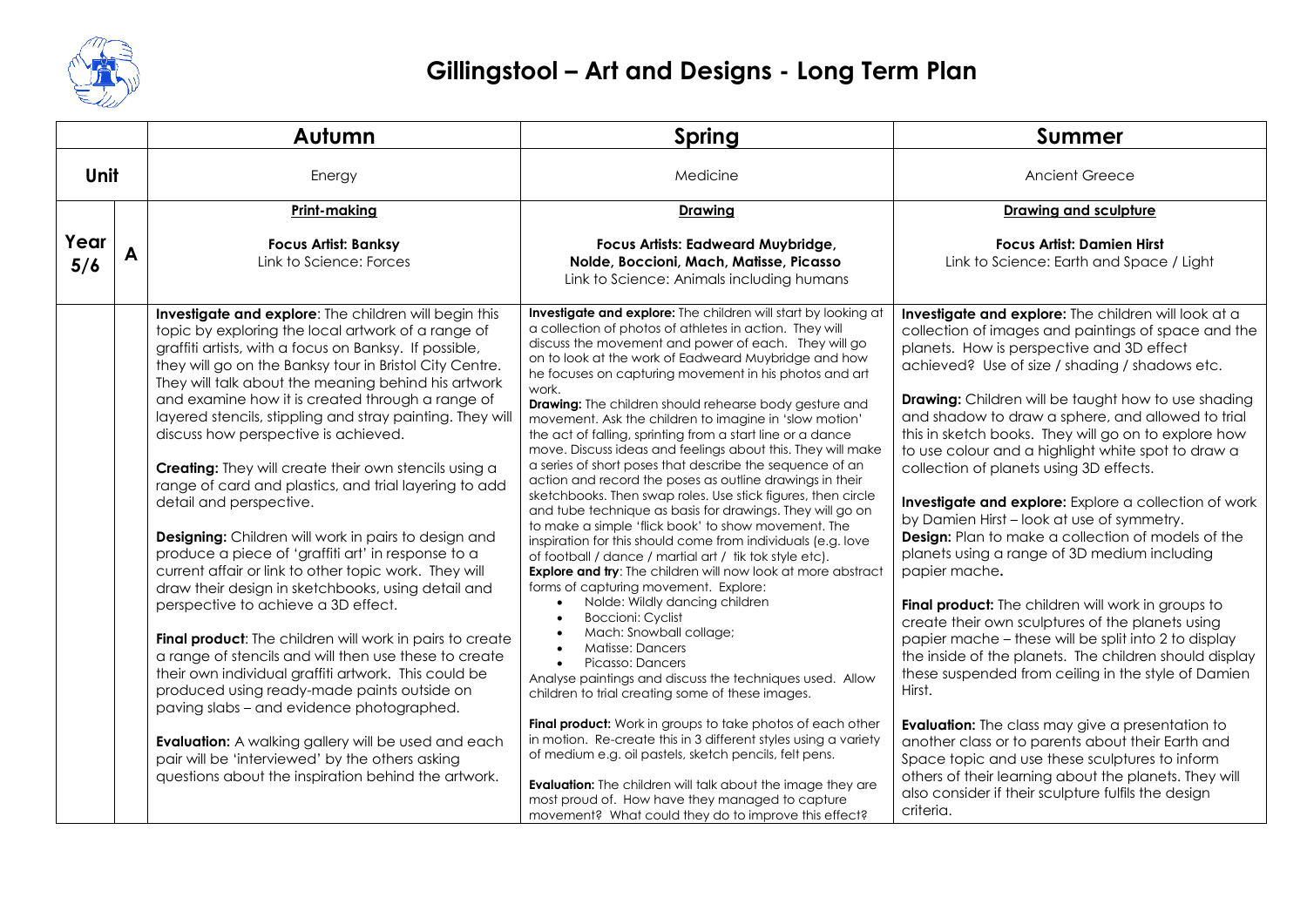

|             |  | Autumn                                                                                                                                                                                                                                                                                                                                                                                                                                                                                                                                                                                                                                                                                                                                                                                                                                                                                                                                                                                                                                                                                                                                                                                                                                                                                                                                                                                                                                                                                                    | Spring                                                                                                                                                                                                                                                                                                                                                                                                                                                                                                                                                                                                                                                                                                                                                                                                                                                                                                                                                                                                                                                                                                                                                                                                                                                                                                                    | <b>Summer</b>                                                                                                                                                                                                                                                                                                                                                                                                                                                                                                                                                                                                                                                                                                                                                                                                                                                                                                                                                                                                                                                                                                                                                                                                                                         |
|-------------|--|-----------------------------------------------------------------------------------------------------------------------------------------------------------------------------------------------------------------------------------------------------------------------------------------------------------------------------------------------------------------------------------------------------------------------------------------------------------------------------------------------------------------------------------------------------------------------------------------------------------------------------------------------------------------------------------------------------------------------------------------------------------------------------------------------------------------------------------------------------------------------------------------------------------------------------------------------------------------------------------------------------------------------------------------------------------------------------------------------------------------------------------------------------------------------------------------------------------------------------------------------------------------------------------------------------------------------------------------------------------------------------------------------------------------------------------------------------------------------------------------------------------|---------------------------------------------------------------------------------------------------------------------------------------------------------------------------------------------------------------------------------------------------------------------------------------------------------------------------------------------------------------------------------------------------------------------------------------------------------------------------------------------------------------------------------------------------------------------------------------------------------------------------------------------------------------------------------------------------------------------------------------------------------------------------------------------------------------------------------------------------------------------------------------------------------------------------------------------------------------------------------------------------------------------------------------------------------------------------------------------------------------------------------------------------------------------------------------------------------------------------------------------------------------------------------------------------------------------------|-------------------------------------------------------------------------------------------------------------------------------------------------------------------------------------------------------------------------------------------------------------------------------------------------------------------------------------------------------------------------------------------------------------------------------------------------------------------------------------------------------------------------------------------------------------------------------------------------------------------------------------------------------------------------------------------------------------------------------------------------------------------------------------------------------------------------------------------------------------------------------------------------------------------------------------------------------------------------------------------------------------------------------------------------------------------------------------------------------------------------------------------------------------------------------------------------------------------------------------------------------|
| Unit        |  | Climate                                                                                                                                                                                                                                                                                                                                                                                                                                                                                                                                                                                                                                                                                                                                                                                                                                                                                                                                                                                                                                                                                                                                                                                                                                                                                                                                                                                                                                                                                                   | Slavery / Fair Trade                                                                                                                                                                                                                                                                                                                                                                                                                                                                                                                                                                                                                                                                                                                                                                                                                                                                                                                                                                                                                                                                                                                                                                                                                                                                                                      | Mayan / Amazon Basin                                                                                                                                                                                                                                                                                                                                                                                                                                                                                                                                                                                                                                                                                                                                                                                                                                                                                                                                                                                                                                                                                                                                                                                                                                  |
|             |  | <b>Drawing</b>                                                                                                                                                                                                                                                                                                                                                                                                                                                                                                                                                                                                                                                                                                                                                                                                                                                                                                                                                                                                                                                                                                                                                                                                                                                                                                                                                                                                                                                                                            | <b>Textile: Batik</b>                                                                                                                                                                                                                                                                                                                                                                                                                                                                                                                                                                                                                                                                                                                                                                                                                                                                                                                                                                                                                                                                                                                                                                                                                                                                                                     | <b>Sculpture: Upcycling</b>                                                                                                                                                                                                                                                                                                                                                                                                                                                                                                                                                                                                                                                                                                                                                                                                                                                                                                                                                                                                                                                                                                                                                                                                                           |
| Year<br>5/6 |  | Focus Artist: Van Gogh, Monet, Klee, Renoir,<br>Hockney<br>Link to Geography: Climate                                                                                                                                                                                                                                                                                                                                                                                                                                                                                                                                                                                                                                                                                                                                                                                                                                                                                                                                                                                                                                                                                                                                                                                                                                                                                                                                                                                                                     | Focus Artists: A range of crafts people<br>Link to Science: Properties and<br>changes of materials                                                                                                                                                                                                                                                                                                                                                                                                                                                                                                                                                                                                                                                                                                                                                                                                                                                                                                                                                                                                                                                                                                                                                                                                                        | <b>Focus Artist: Andy Goldsworthy</b><br>Link to cross-curricular topic                                                                                                                                                                                                                                                                                                                                                                                                                                                                                                                                                                                                                                                                                                                                                                                                                                                                                                                                                                                                                                                                                                                                                                               |
|             |  | Investigate and explore: The children compare and<br>contrast a collection of paintings by a range of landscape<br>artists. They will talk about painting styles used, likes and<br>dislike, as well as how they capture movement and<br>emotion. How is perspective achieved?<br><b>Investigate and explore:</b> Teacher to model how to capture<br>3D perspective using a range of techniques: size, layering,<br>shading, vanishing points, building on the skills from<br>previous topic. Children to use a 2X2 grid in sketch books<br>to experiment with these techniques.<br>Children will then go on to draw a landscape from a<br>photograph of a particular scene e.g. desert, woodland,<br>lake – focus on 3D perspective and layering.<br>They will go on to explore how to use a range of brush<br>techniques to capture a real-life images using a view<br>finder to focus on a specific part of photo / view. e.g.<br>grass, sky, clouds, trees, buildings, a silhouette of a group of<br>people / animals.<br>Final product: The children will choose from a collection of<br>landscape photos and produce their own painting of it.<br><b>Evaluation:</b> The children will use talk partners to answer<br>questions, such as: Why did you select this photo to paint?<br>What techniques have been used to capture the idea of<br>perspective? How has movement been achieved in the<br>painting? What are you proud of? Would you make any<br>changes if you painted this scene again? | Investigate and explore: The children will explore ways to<br>make a pattern on a fabric. They will explore images of<br>print-making, tie-dye and batik. They will briefly look at the<br>history of dye and how natural dyes are used to colour.<br><b>Investigate and explore:</b> The children will use scrap pieces<br>of white cotton material to investigate ways to colour and<br>dye the materials using natural items: e.g. tea, onion skins,<br>berries, etc. Are they able to find which items give the<br>brightest results? They will also make up their own flour and<br>water paste to make their own resist and experiment with<br>this to make a simple batik pattern.<br>Design: The children will explore a range of traditional and<br>cultural patterns e.g. geometric, Islamic, Mhendi. They<br>may look at where these are used, such as furnishings,<br>architectural, tattoos. They will experiment with drawing a<br>collection of their own designs for a fabric design.<br>Final product: The children will create their own batik<br>design using a flour paste resist and cold water dyes. They<br>will create their own design for a T-shirt.<br><b>Evaluation:</b> The children will evaluate their T-shirt against<br>design criteria, and discuss effectiveness of dye and<br>pattern. | Investigate and explore: The children will look at the<br>work of Andy Goldworthy and discuss what they<br>think his inspiration for a range of art work is. They<br>will talk about the patterns, use of colour and<br>materials used. They will then move on to look at<br>patterns in Mayan art.<br><b>Explore and create:</b> The children will explore ways<br>materials can be re-used and upcycled in art work.<br>They will experiment with using a range of natural<br>products to create a Mayan pattern in the style of<br>Andy Goldsworthy. They will then photograph this<br>and edit it in a paint programme to create their own<br>piece of art work. They may repeat, rotate or<br>change graphics.<br><b>Final product:</b> The children will work in groups to<br>create their own piece of Mayan inspired artwork<br>using a range of recyclable materials. They should<br>produce a semi-permanent piece of large scale<br>work. Ideally this should be produced outdoors on<br>field. The will take photos as evidence, and may use<br>photos to create a permanent piece for display -<br>making a simple photo frame from natural materials.<br>Evaluation: Children will give a tour of their artwork<br>to pupils / parents. |